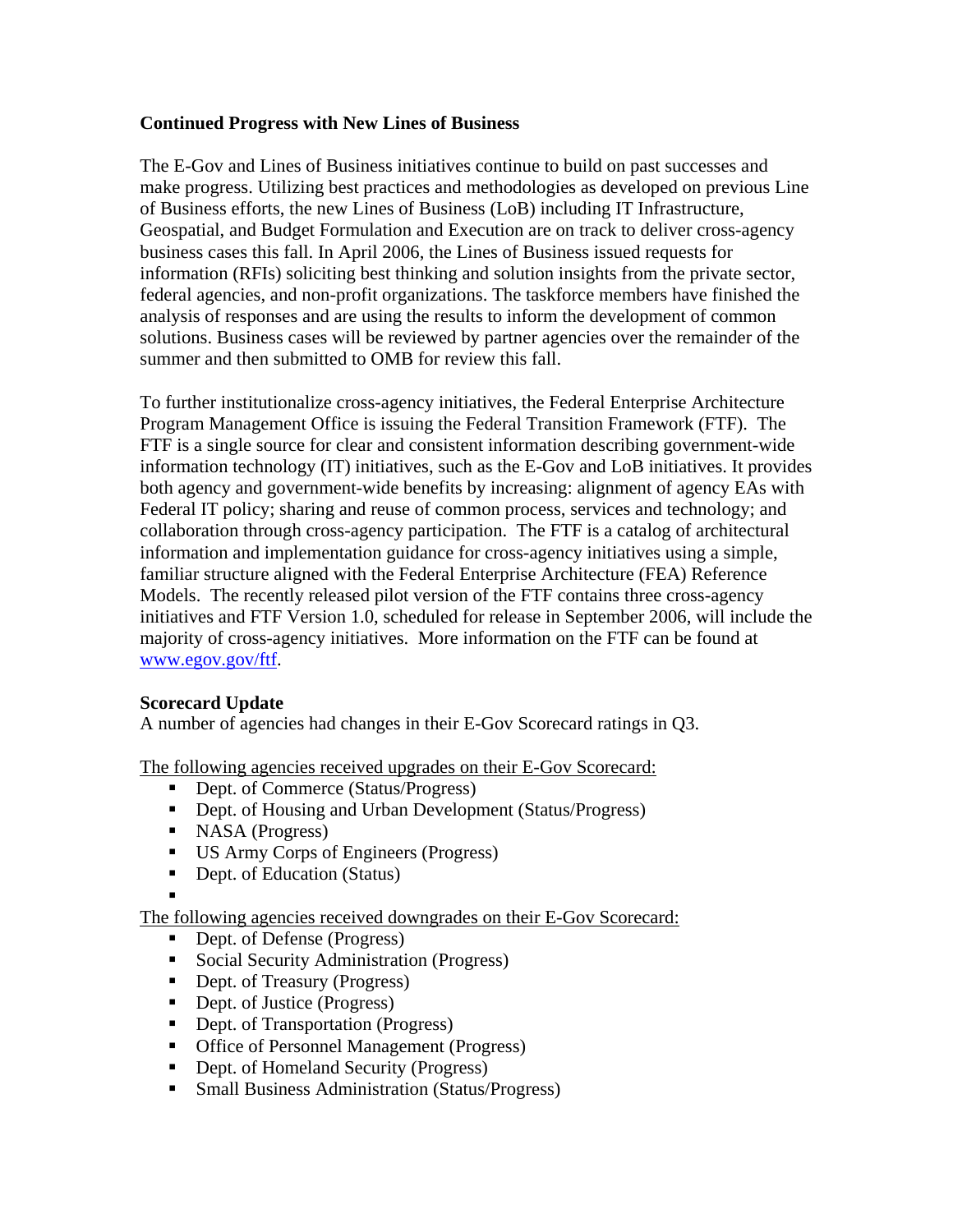Additionally, existing E-Gov and LoB Initiatives continue to demonstrate results. Selected examples include:

**GovBenefits.gov:** In April 2006, GovBenefits.gov unveiled a Caseworker Page, to better assist caseworkers and intermediaries help others. The new functionality features several search methods, a downloadable "how-to" manual, and links to additional resources useful to both caseworkers and the clients they serve. Also in April, GovBenefits expanded the assistance information available through the site by adding links to statefunded, state-administered programs. The addition of state links ensures GovBenefits.gov is truly a one-stop resource for government benefits. To date, GovBenefits.gov has provided benefits information to more than 22 million visitors and referred nearly 5 million citizens to benefit programs.

Earlier this year, GovBenefits.gov Version 6.0 was released to transition the site from a hard-coded Web site, to a flexible, portal-based architecture. While the changes were transparent to the public, the upgrade was a major improvement operationally. The improvements allow for easier expansion and maintenance of the GovBenefits website, lowering ongoing costs and improving performance.

**SAFECOM:** SAFECOM is the umbrella program within the Federal government to help local, tribal, state, and Federal public safety agencies improve public safety response through more effective and efficient interoperable wireless communications (www.safecomprogram.gov). In March 2006, SAFECOM released its Public Safety Architecture Framework (PSAF) Volume I: Definitions and Guidelines followed by PSAF Volume II: Product Descriptions. The PSAF provides an industry-validated enterprise architecture methodology to plan and develop migration from current public safety architectures to the interoperable systems outlined in the Statement of Requirements (SoR). SAFECOM has developed an Interoperability Continuum designed to help the public safety community and local, tribal, state and federal policy makers address critical elements for success (governance, standard operating procedures, technology, training/exercises, and usage of interoperability communications) as they plan and implement interoperability solutions.

In addition, SAFECOM released its National Interoperability Baseline Survey in May 2006. This online survey aims to provide a comprehensive assessment of communications interoperability capacity among law enforcement, fire, and emergency medical services emergency responders across the Nation. SAFECOM has also developed several tools and methods including the Statewide Communications Interoperability Planning (SCIP) Methodology for integrating practitioner input into a success statewide strategic plan; a SCIP brochure outlining the SCIP methodology; and grant guidance outlining eligibility for grants, the purposes for which grants can be used, and guidelines for implementing a wireless communication system.